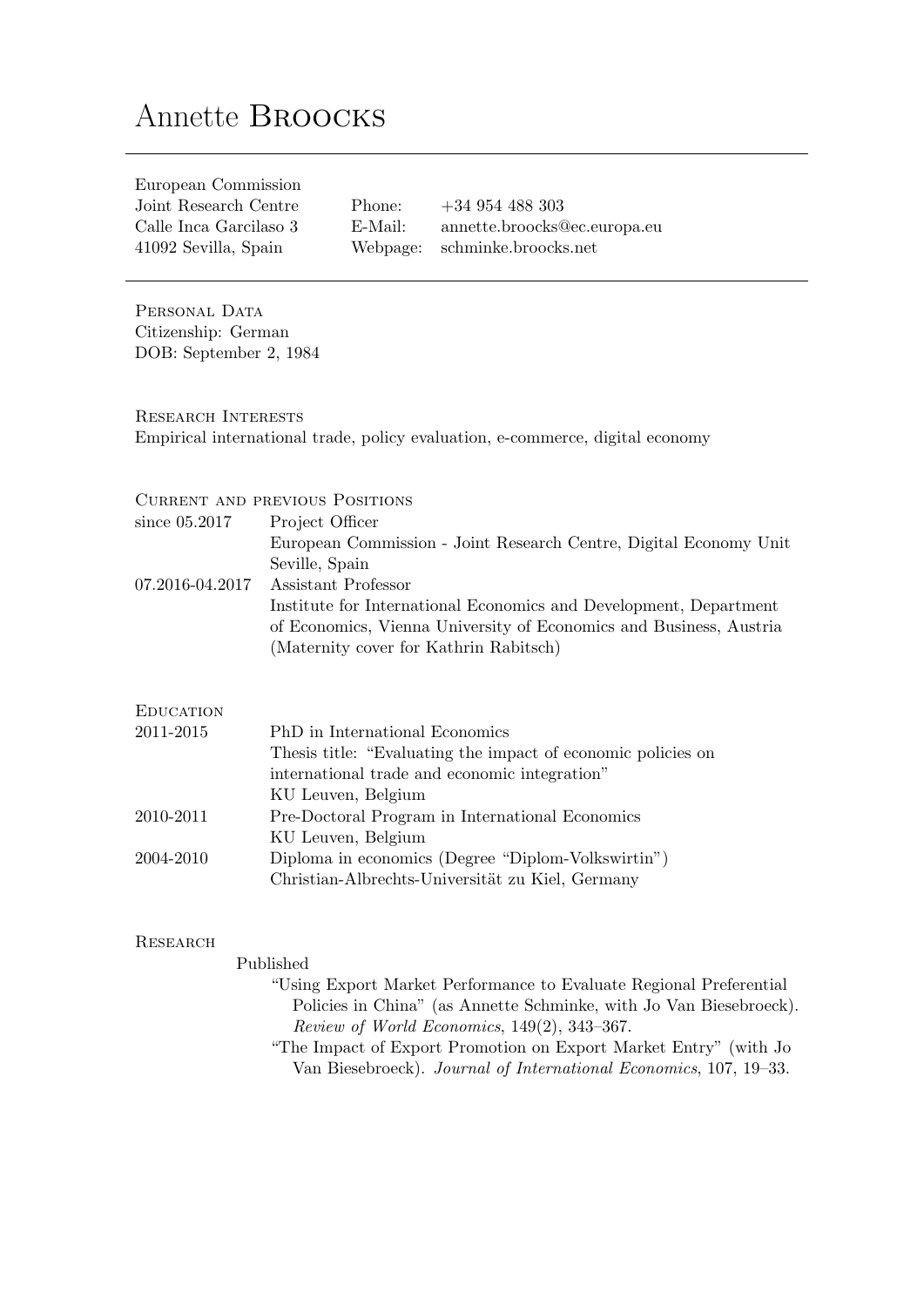- In Progress
	- "Does one price fit all? An analysis of price divergence in dual-channel markets."
	- "Assessing the impact of online travel agencies on hotels and travellers" (with Nestor Duch-Brown).
	- "There's no business like Show Business: Evaluating the impact of lifting geo-blocking restrictions on the audiovisual sector" (with Nestor Duch-Brown and Bertin Martens).
	- "Gravity and trade in video on demand services" (with Zuzanna Studnicka).

Workshop and conference Presentations

- 09.2019 EARIE, Barcelona, Spain
- 09.2018 XXXIII Jornadas de Economia Industrial, Barcelona, Spain
- 12.2016 9th FIW-Research Conference "International Economics", Vienna, Austria
- 09.2016 ETSG 18th annual conference, Helsinki, Finland
- 03.2016 Workshop on Industrial Organization in the Digital Economy Louvain-La-Neuve, Belgium
- 11.2013 International Workshop on Firm and Product Heterogeneity in International Trade, Leuven, Belgium
- 10.2012 Workshop on the effects of trade and investment promotion: IDB, Washington D.C., USA
- 09.2012 ISGEP Workshop, Stockholm, Sweden
- 09.2012 ETSG 14th annual conference, Leuven, Belgium
- 01.2012 ARC Workshop on Geographical mobility of workers and firms,
- Louvain-La-Neuve, Belgium

### Teaching Experience

| 2016-2017 | Teacher, Undergrad Macroeconomics                   |
|-----------|-----------------------------------------------------|
| 2015      | Teaching assistant, The Economics of China [D0C31a] |
| 2014      | Teaching assistant, The Economics of China [D0C31a] |

- 2012-2013 Supervision of Master thesis students
- 2011-2012 Supervision of Master thesis students
- 2010-2011 Supervision of Master thesis students

### Internships and Studies abroad

|                     | $01.2015 - 04.2015$ Visiting Research Scholar                    |
|---------------------|------------------------------------------------------------------|
|                     | University of Colorado, Boulder                                  |
|                     | $02.2010 - 03.2010$ Intern in the economics and politics section |
|                     | German Embassy, Malta                                            |
|                     | $07.2008 - 01.2009$ Intern at sales steering department          |
|                     | Lufthansa Cargo AG, Arlanda Airport / Sweden                     |
| $08.2007 - 06.2008$ | Exchange student / Erasmus                                       |
|                     | Stockholms Universitet                                           |
|                     |                                                                  |

#### Languages

German (native), English (business fluent), Dutch (intermediate), Swedish (intermediate), Spanish (basic)